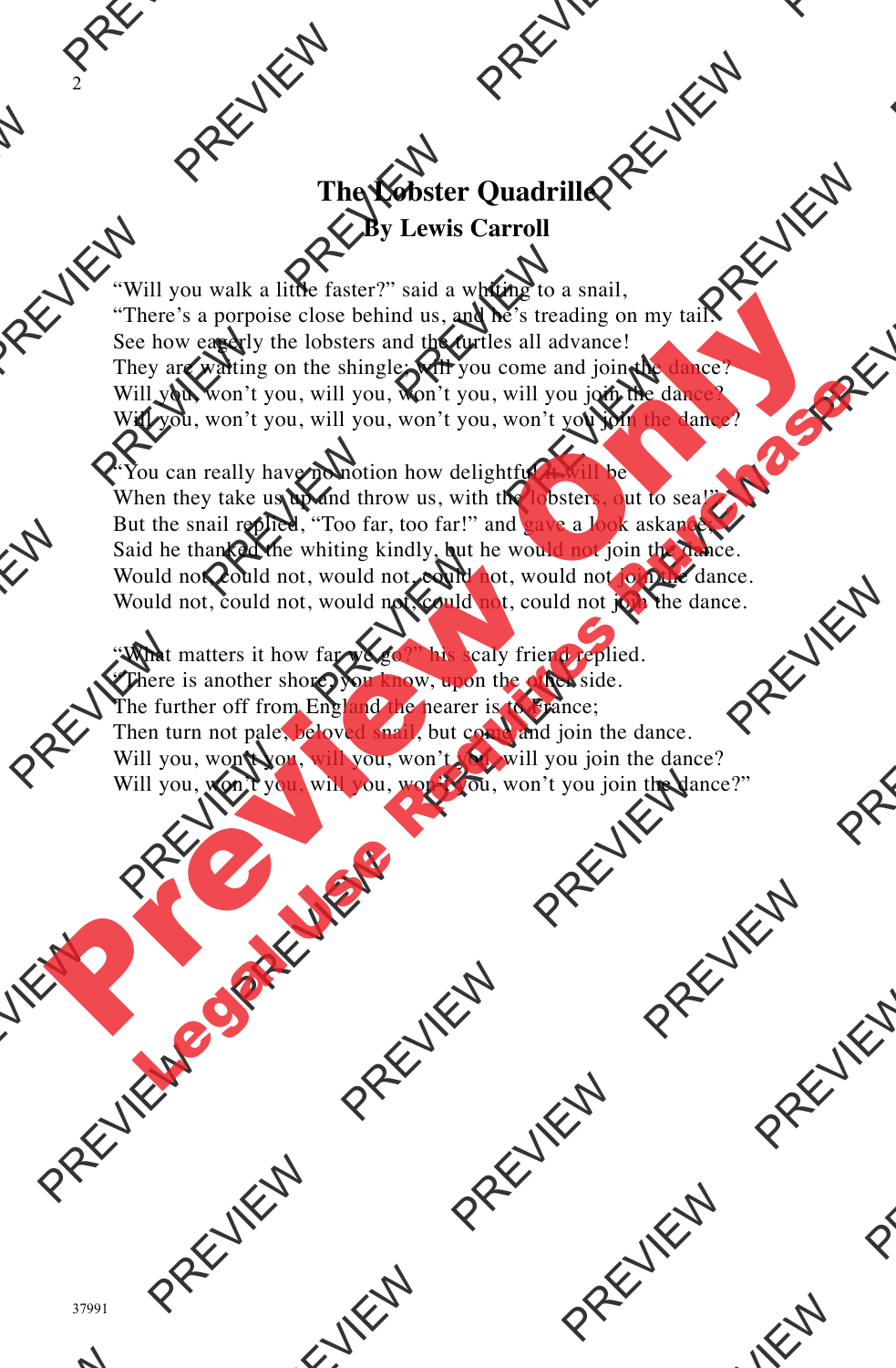*winner of the 2010 Cincinnati Children's Choir Composition Competition Robyn Lana, Founder and Managing Artistic Director, Cincinnati Children's Choir*

## **THE LOBSTER QUADRILLE**

*Words by* **LEWIS CARROLL** (1832-1898) for S.S.A.A. voices and piano with optional Conga drums\*

*Music by* **RYAN BRECHMACHER** (ASCAP)



\* An optional Conga drums part is on page 12*.*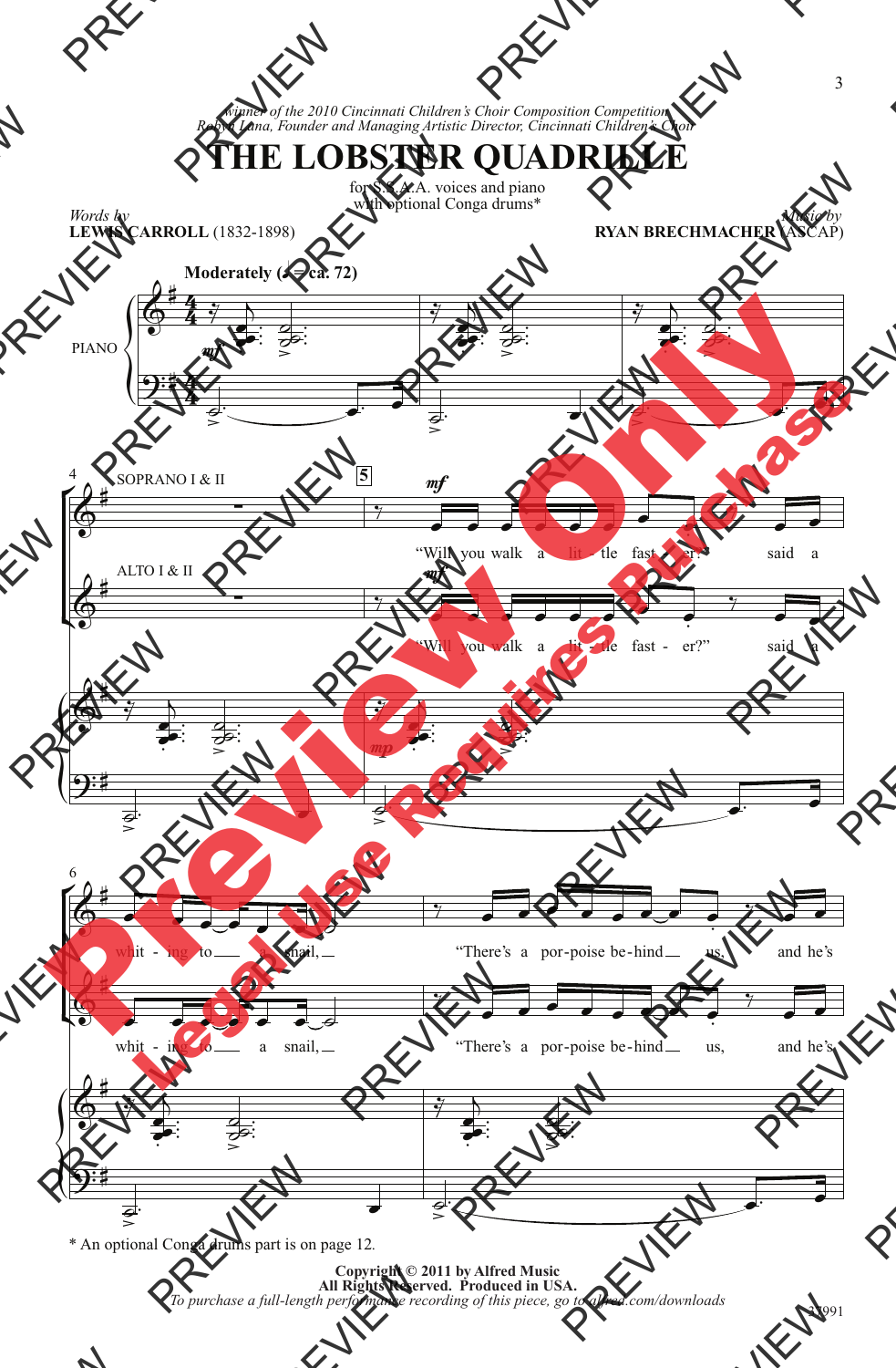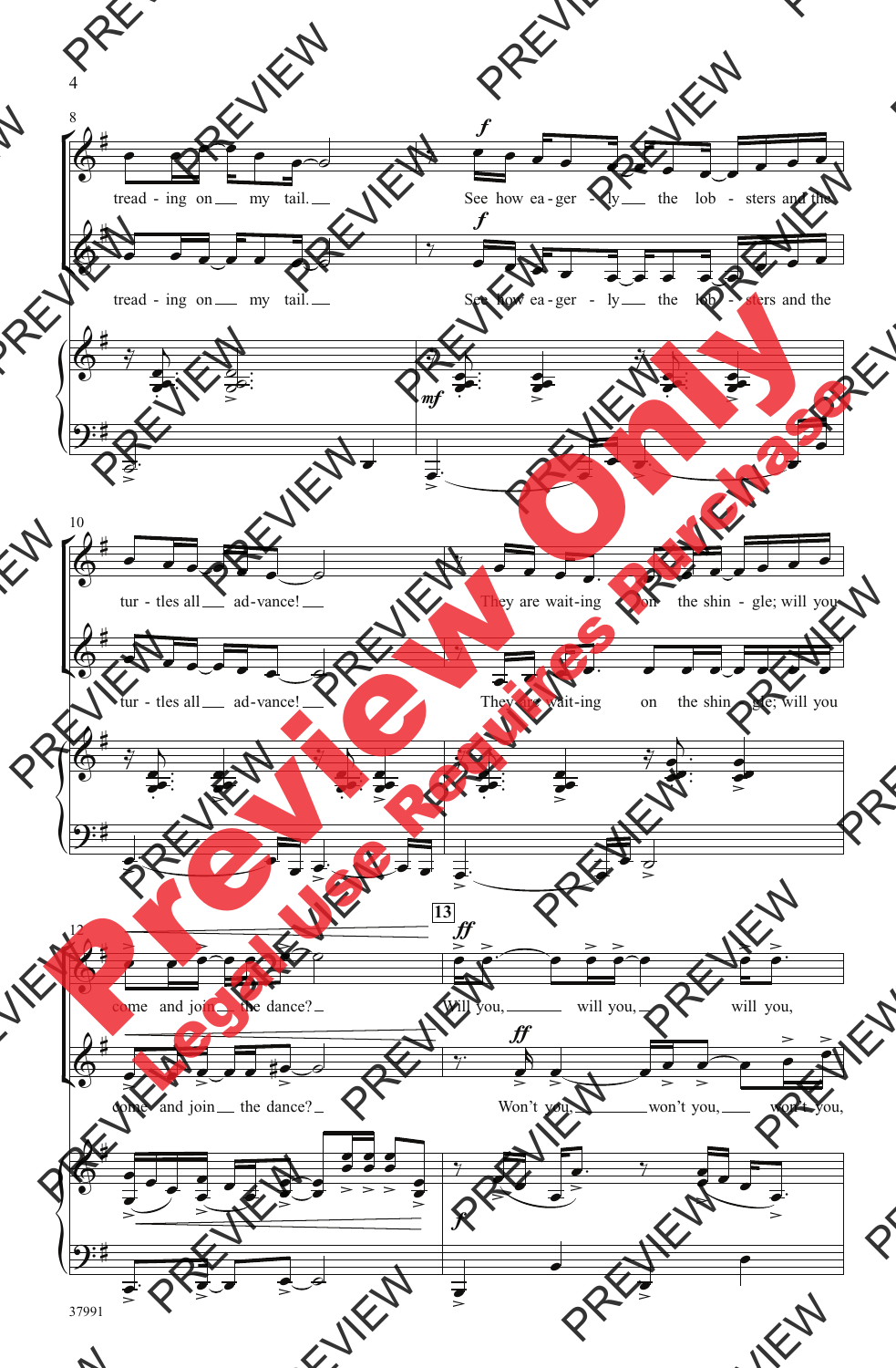

37991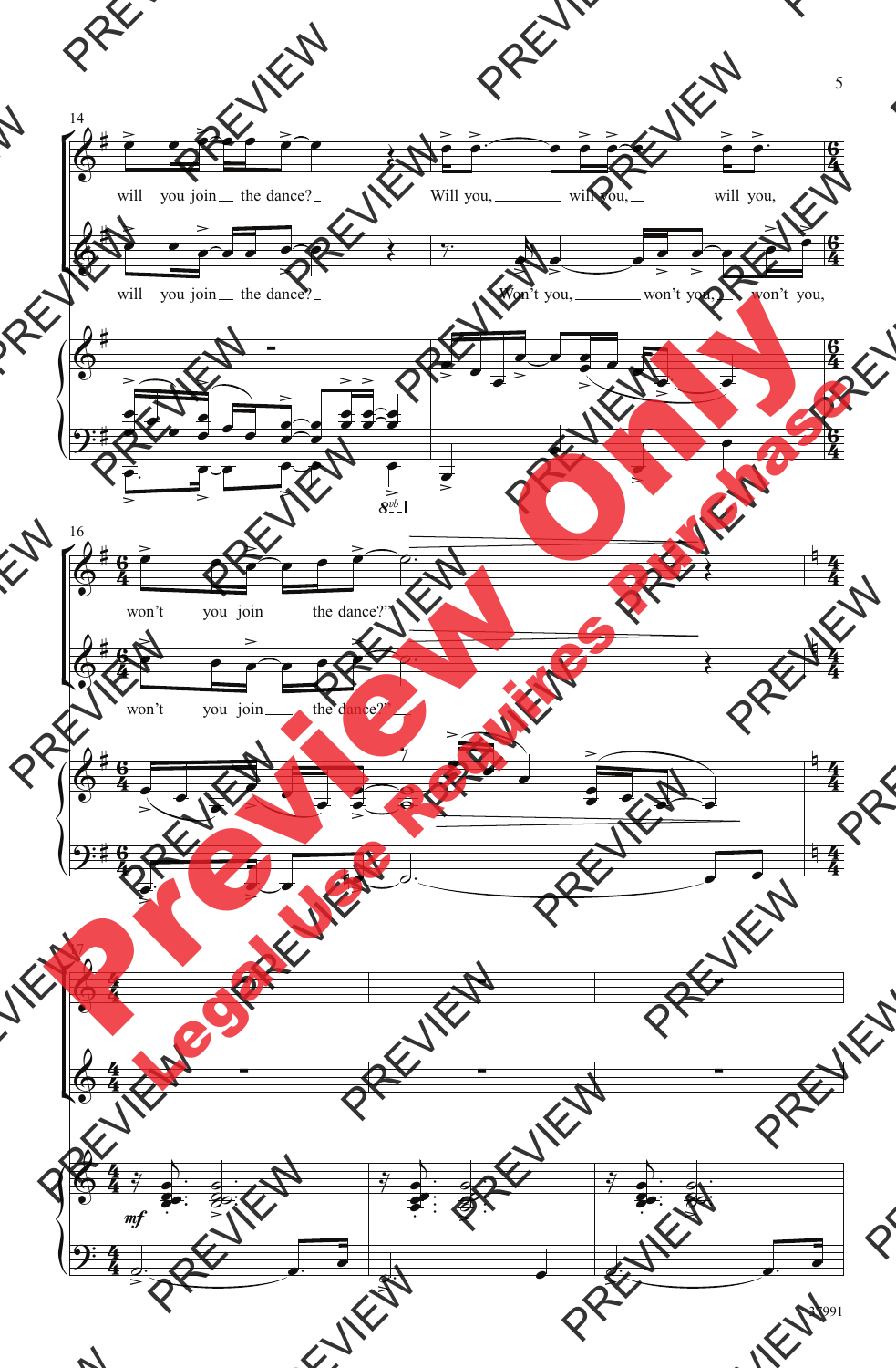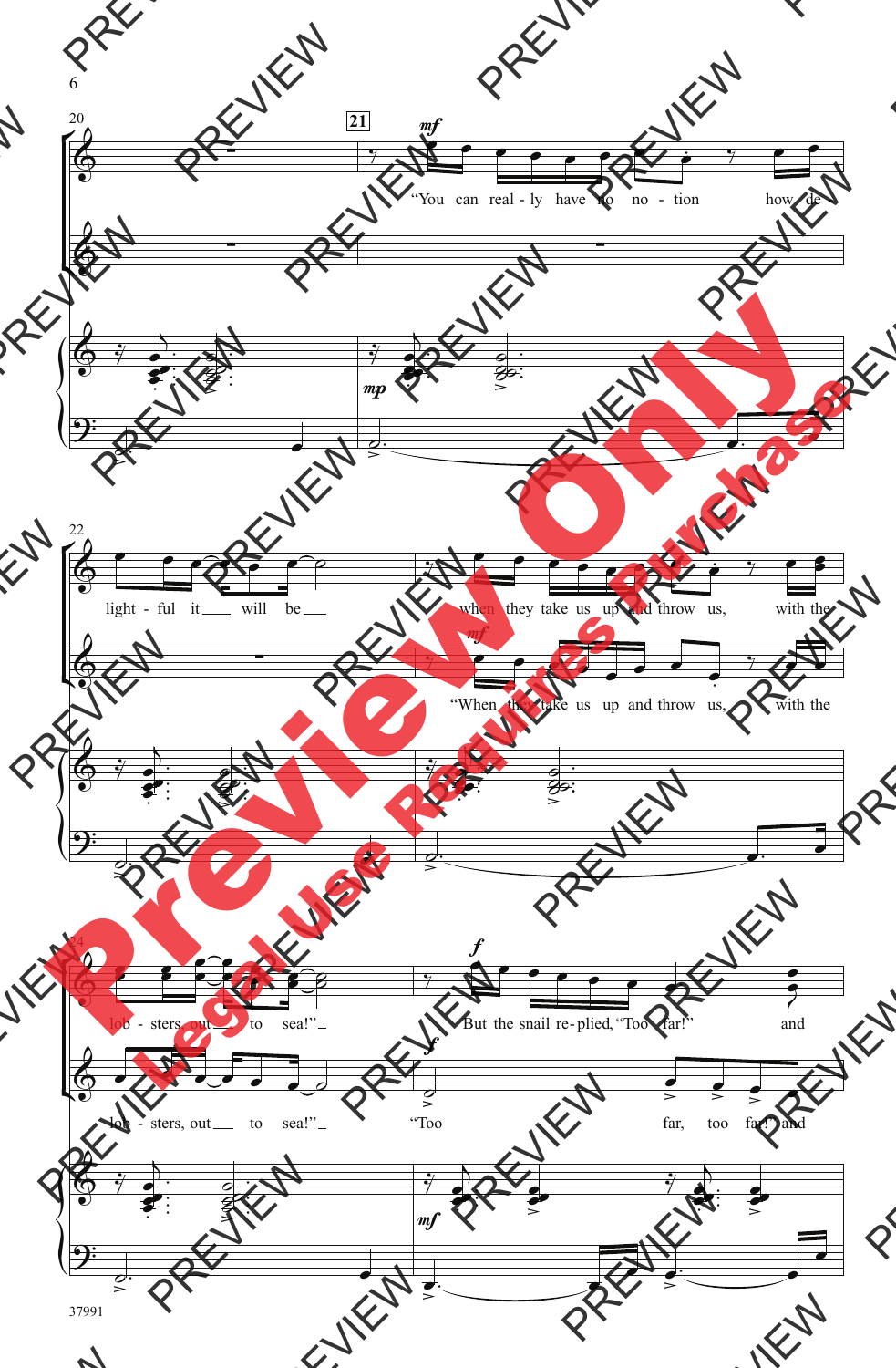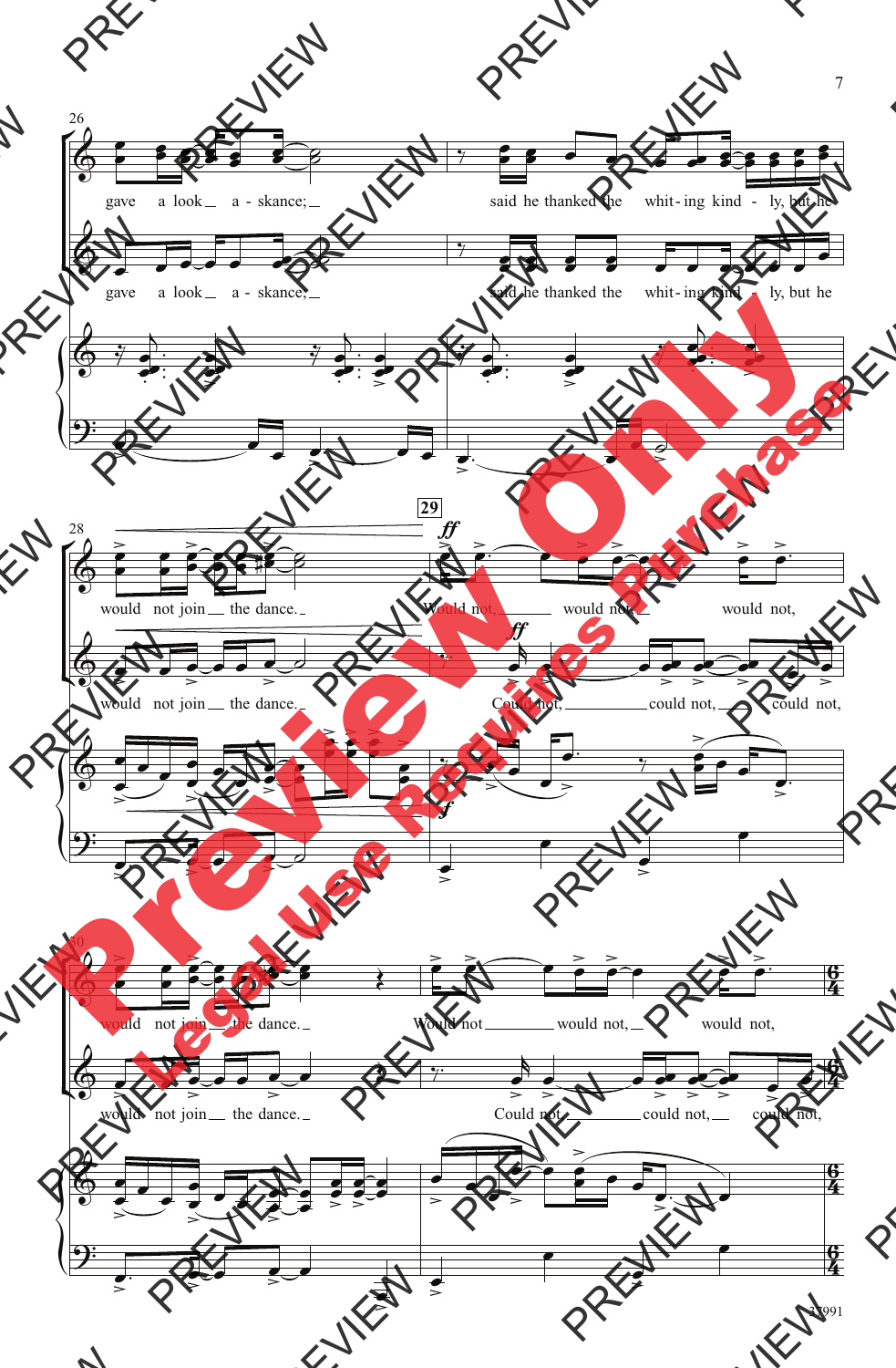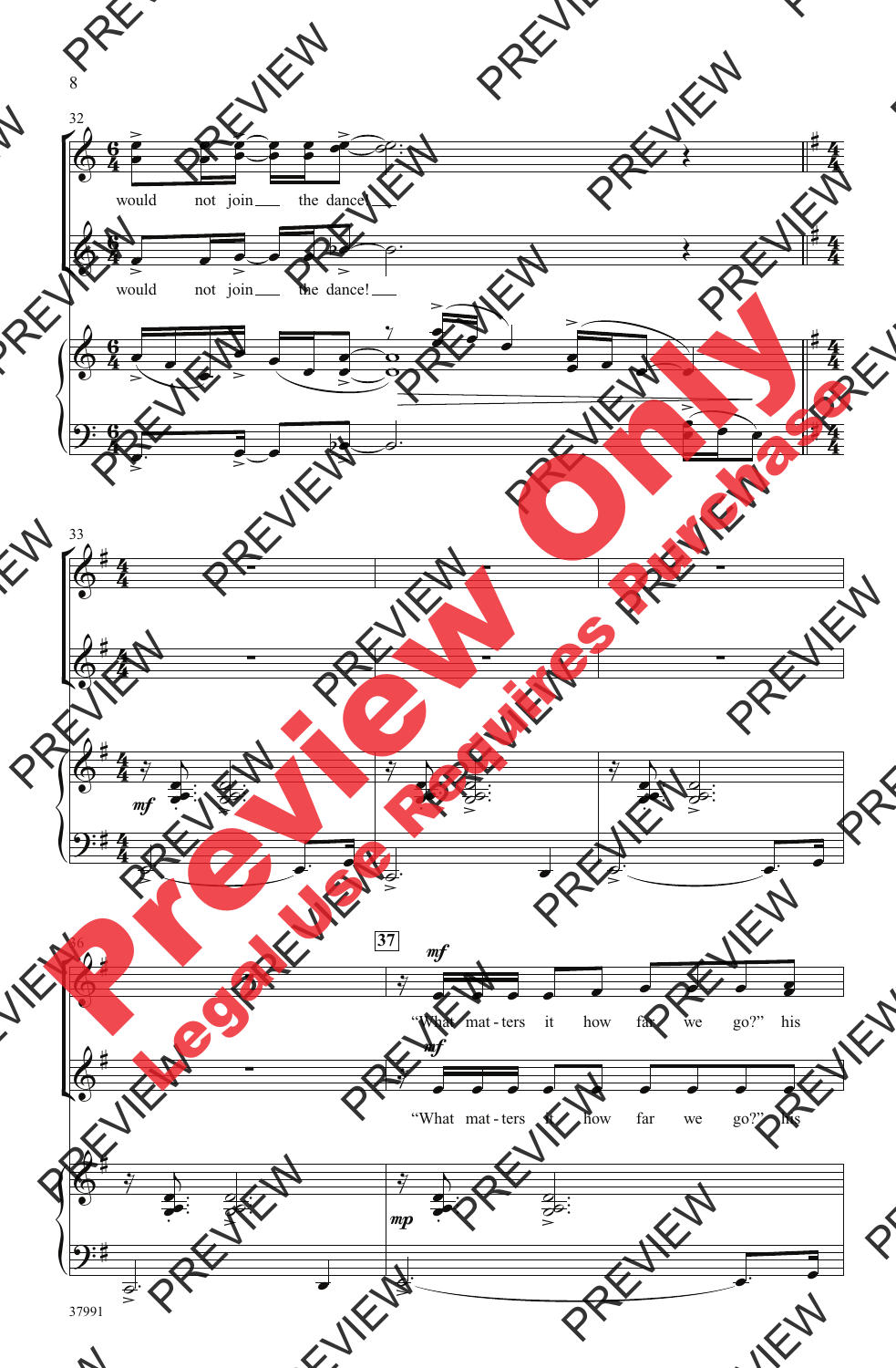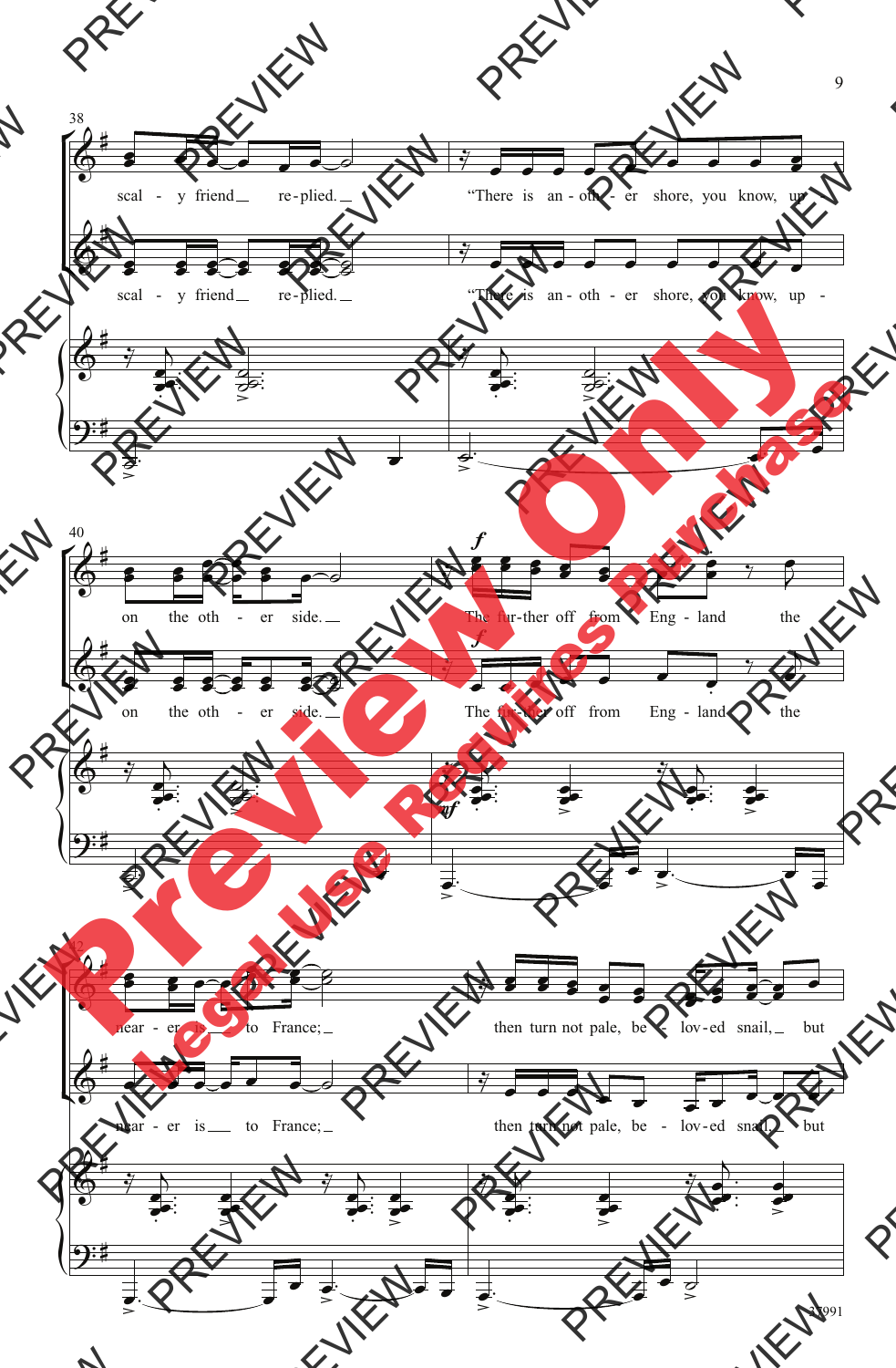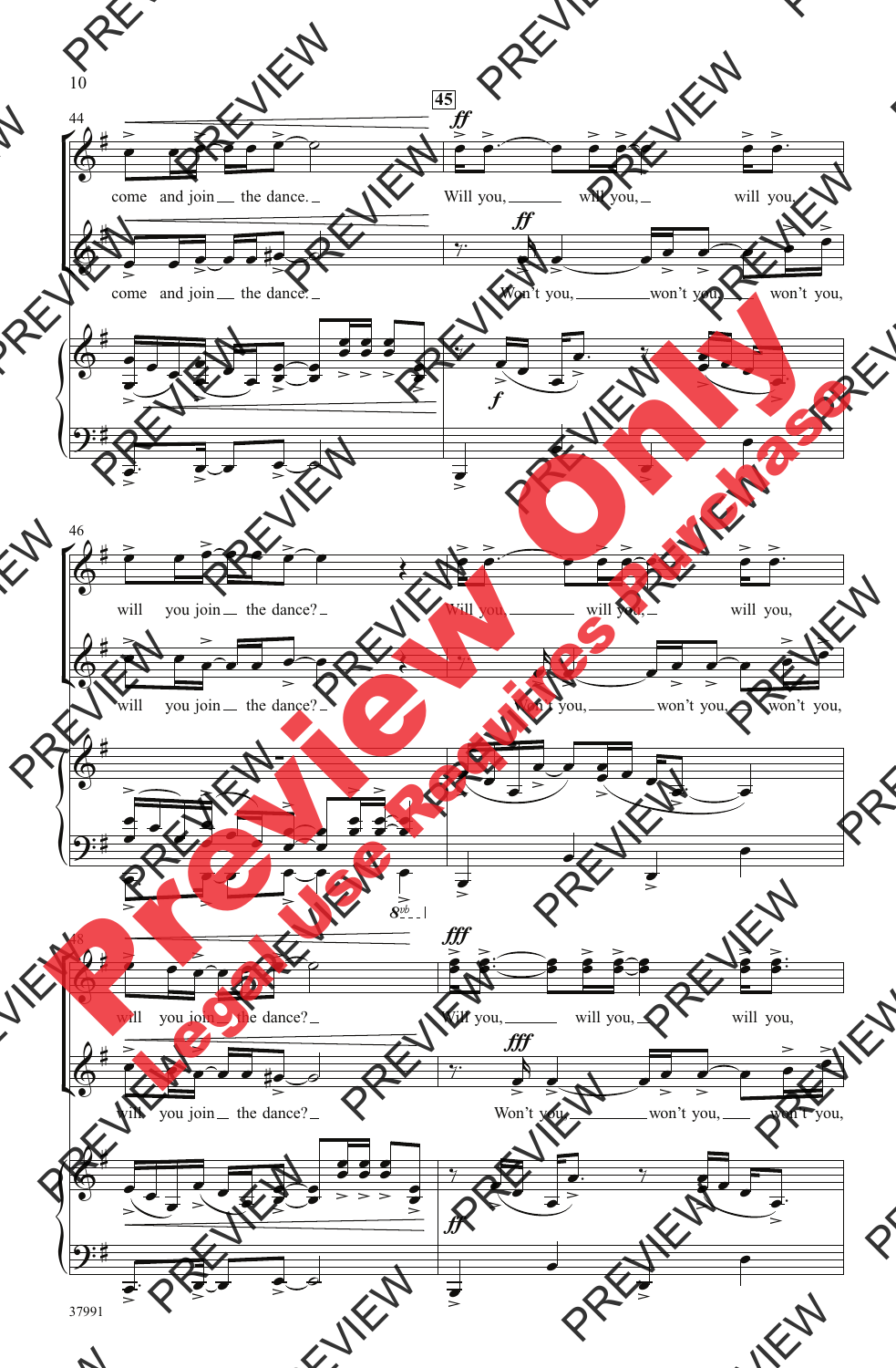

37991